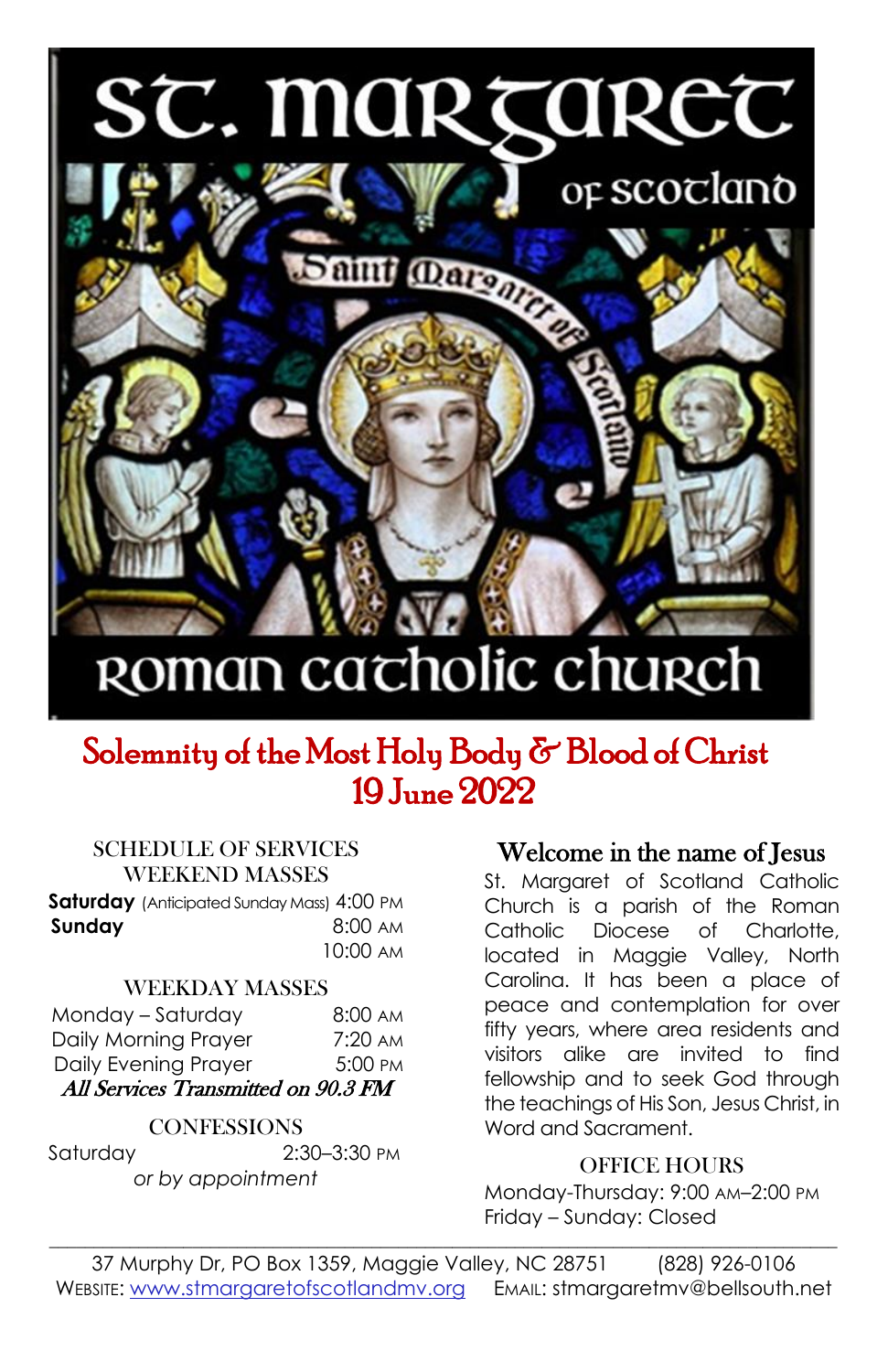| <b>STAFF</b>                                                 |                             |  |  |  |  |
|--------------------------------------------------------------|-----------------------------|--|--|--|--|
| The Rev. Dr. W. Becket Soule, OP<br>Email: wbsoule@rcdoc.org | Pastor                      |  |  |  |  |
| The Rev. Mr. Miles Merwin                                    | Deacon                      |  |  |  |  |
| Mrs. Rhonda Yarrington<br>Email: stmargaretmv@bellsouth.net  | Administrative<br>Assistant |  |  |  |  |
| Email: stmargaretff@gmail.com                                | <b>Faith Formation</b>      |  |  |  |  |
| Mrs. Virginia Erbrick                                        | <b>Bookkeeper</b>           |  |  |  |  |
| Mrs. Elaine Myers                                            | Organist                    |  |  |  |  |

PARISH MEMBERSHIP: Welcome to St. Margaret of Scotland Catholic Church! We are grateful for your worshipping with us. If you regularly attend Mass here in Maggie Valley, you are encouraged to register in the parish at the office during the week. Please note that a family must be registered at St. Margaret's in order for their children to be enrolled in our religious education program.

DAILY MORNING AND EVENING PRAYER: Daily Morning Prayer is at 7:20 AM and Daily Evening Prayer is at 5:00 PM. Books are available for those who wish to participate; all are welcome.

DAILY MASS: Mass is offered at 8:00 AM daily. Mass on Saturday morning is from the *Book of Divine Worship: The Missal.* Daily Mass homilies will focus on II Kings.

**BREAKFAST WITH BECKET:** Bible study on Thursday mornings, right after 8:00 AM Mass. This week we will continue our study on the Book of Genesis (Ch. 35): Rachel's Death, Benjamin's Birth. All are welcome.

AQUINAS CIRCLE: We will meet in the rectory sitting room on Tuesday evenings at 7:00 PM. This week we will examine I. q. 36: What does "Holy Ghost" mean? All are welcome.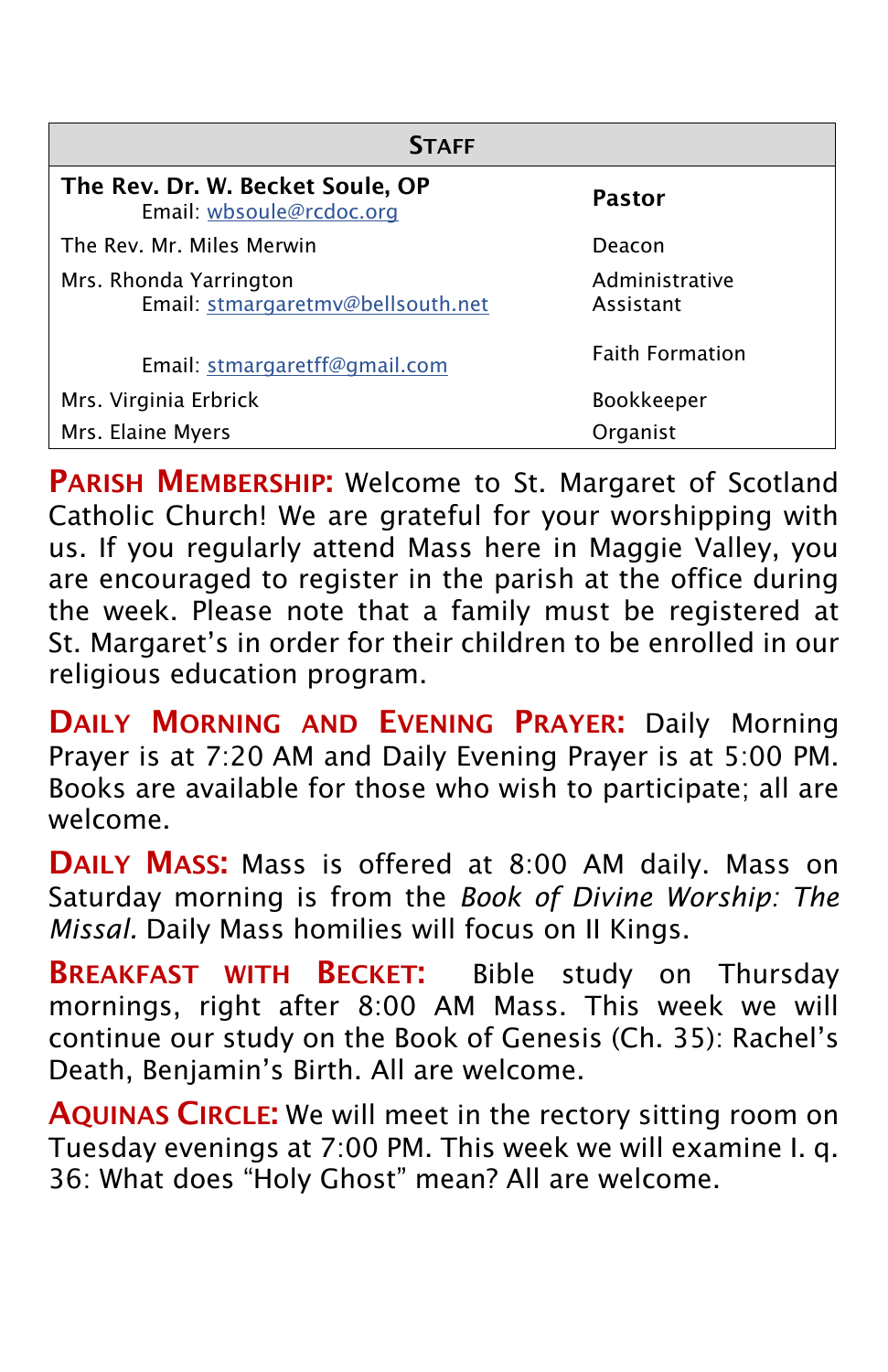COFFEE AND DONUTS: There will be coffee and donuts after 10:00 AM Mass hosted by James Lee and Jo Arthur. Please join us for fellowship outside to the left of the church. We are still looking for volunteers to host future coffee and donuts.



BOOKKEEPER NEEDED: We are looking for an experienced bookkeeper for parttime employment with St. Margaret's. Please contact the office if you are interested.

RECENTLY WIDOWED: Have you recently lost your spouse? Did your spouse handle all the finances, bill paying, insurance, tax filing, etc? Have you managed to figure it all out yet? We will guide you through learning how to get started, what to think about, the best way to handle records., pay bills, save records for income. We will suggest the easiest ways and try to answer any questions you have. Gather your questions and come to the Senior Resource Center, 81 Elmwood Way, Waynesville on Wednesday, July 13 at 2:00 PM or August 10 at 2:00 PM. This event is free.

PLEASE REMEMBER IN YOUR PRAYERS: Kathy Andersen, Cecilia Berg, Stephen Boyle, Denise Collins, Elliot Dowdell, Carl Eberhard, Norma Esbenshade, Joe Gatlin, Myles Harris, Maryellen & Ray Hoefer, Joe Hoefer, Ben Loetz, Matt Loetz, John McCausland, Betty Metzger, Peter Mino, Mary O'Bara, Christopher Palmiere, Pat & Suzanne Palmiere, George Pastore, Wayne Patton, Richard Phillips, Sue Quick, Edward Smathers, Tinley Jane Toner, Ed Toner, Lois Triolo, Pvt. Luke Turner, Stephen Underwood, Rylee Yarrington *Names will remain on this list for one month unless notified otherwise.*

| <b>OFFERTORY</b>                                                                                               |              |                       |  |  |  |  |
|----------------------------------------------------------------------------------------------------------------|--------------|-----------------------|--|--|--|--|
| Offertory                                                                                                      | Votives      | Preservation &        |  |  |  |  |
|                                                                                                                |              | Improvement           |  |  |  |  |
| \$3,452**                                                                                                      | \$14         | \$210                 |  |  |  |  |
| <b>DIOCESAN SUPPORT APPEAL 2022</b>                                                                            |              |                       |  |  |  |  |
| Assessment/Goal                                                                                                | Paid to Date | <b>Unpaid Pledges</b> |  |  |  |  |
| \$22,634                                                                                                       | \$19,647.20* | \$4,815.30            |  |  |  |  |
| *Diocesan ledger does not always reflect recent contributions.<br>** Offertory does not reflect online giving. |              |                       |  |  |  |  |